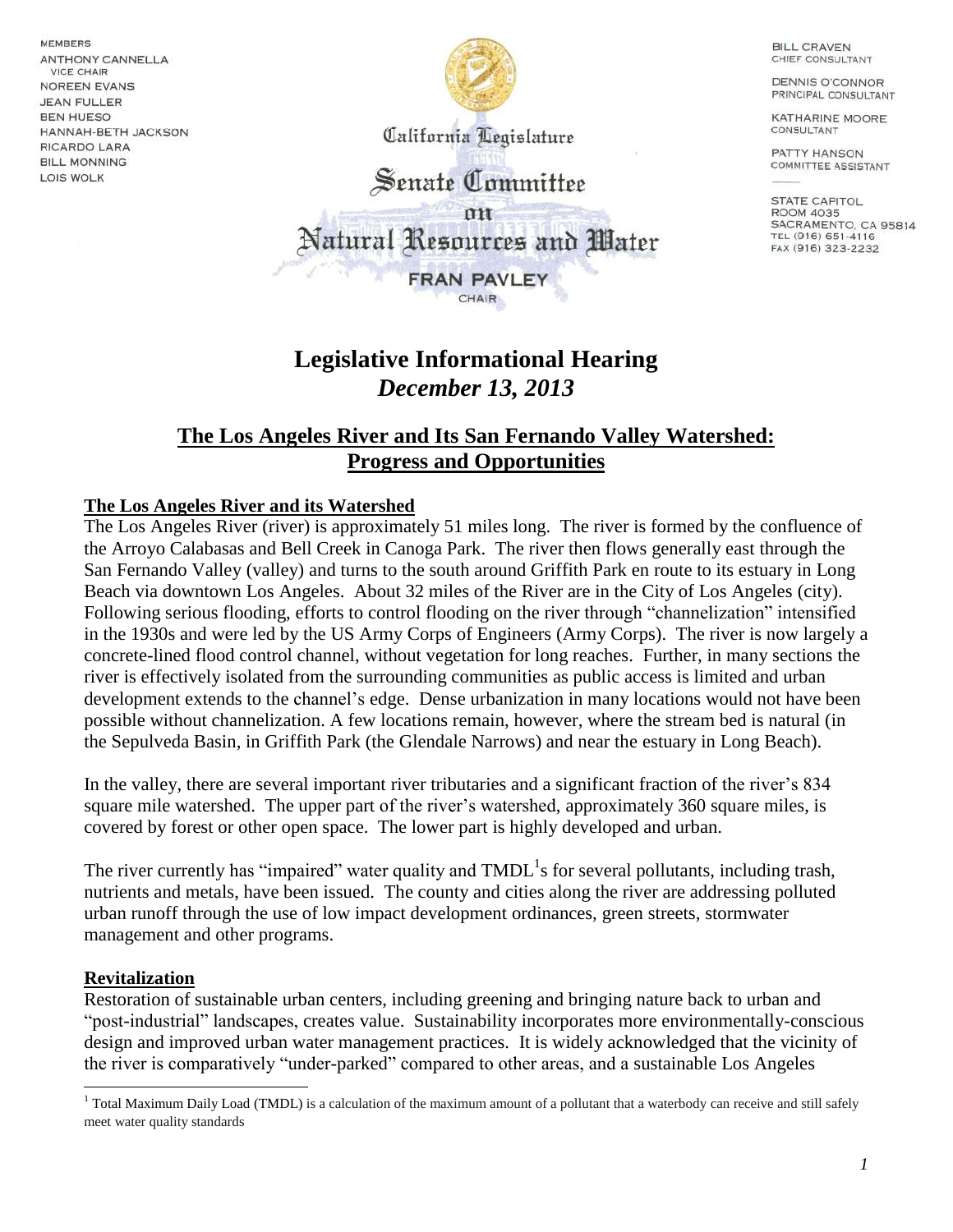intrinsically depends upon river revitalization. Relevant to the river, the county, city and other river municipalities have made a public commitment to sustainability. Innovative and wide-ranging master planning documents have been developed by both the county (in 1996) and the city (in 2007) to spur and guide river revitalization.

Revitalization takes many forms and includes, among others, enhancing flood water storage, water quality, natural habitat and restoring a functional ecosystem. Multi-benefit solutions, where, for example, a single element such as a swale improves flood control, water quality and ecosystem function, are favored. Additionally, public access can be improved and people connected to the river through the development of a continuous greenway – a green "spine" to Los Angeles – by adding bike trails, recreational areas, and open space. Critical components to revitalization efforts include incorporating community input into the process to create "buy-in", fostering a river identity, and celebrating the cultural heritage of the river. Revitalization will improve the quality of life, and provide a sustainable clean and green Los Angeles, with improved and enhanced water quality, and a clean and healthy river. Ultimately over several decades, the river will be returned to a less-polluted, functioning riparian environment in as many reaches as possible, while still controlling flooding and providing recreational opportunities.

Since the revitalization plans were created the Army Corps, the city, the county, the City of Long Beach, and other public and private entities have studied and created parks, bike paths, bridges, street improvements and other projects, including the development of guidelines for signage and other design elements. The 2010 city and 2012 county bike plans include bikeways along the entire river – the "Greenway 2020" effort – and over 7 miles of bikeway are already open in the city. The State Conservancies and State Parks have helped to create new parks – the Los Angeles State Historic Park at Cornfields, as well as the Rio de Los Angeles State Park at Taylor Yard, among others. The Mountains Recreation Conservation Authority (MRCA) has added "pocket" parks and other amenities including the multi-benefit Tujunga Wash Greenway and Stream Restoration Project along the river. The dedication and efforts of numerous local river advocacy organizations and individuals have played an indispensable role in revitalization efforts. For example, dozens of community-based stakeholder groups participated in the development of the county and city revitalization plans. A map from a recent presentation shows many recent revitalization projects undertaken by various river partners<sup>2</sup>. Revitalization and its benefits are popular.

#### **Jurisdiction and Federal Role in the River**

In addition to the city and county, fourteen cities, multiple local and state agencies and departments, as well as the Army Corps and other federal agencies all have jurisdiction over the river or its immediate surroundings and contents. River management is a collaborative effort. Generally, the Army Corps or county manage and maintain the river, and the Army Corps oversees flood protection, regulations and standards. Moving away from the river, the land becomes subject to existing zoning and planning including, for example, the city's river improvement overlay district. The city's revitalization plan developed a three-tiered governance structure with a nonprofit fund raising arm (the Los Angeles River Foundation), an entrepreneurial private non-profit (the Los Angeles River Revitalization Corporation) and a formal collaboration between the Army Corps, county and city to vet projects (the Los Angeles River Cooperation Committee).

 $\overline{\phantom{a}}$ <sup>2</sup> Excerpt from "The Economic and Social Impact of Revitalizing the Los Angeles River" by Michael Affeldt (City of Los Angeles) and Daniel Tellalian (Emerging Markets, Los Angeles River Revitalization Corporation Board) hosted by the Federal Reserve Bank of California on November 12, 2013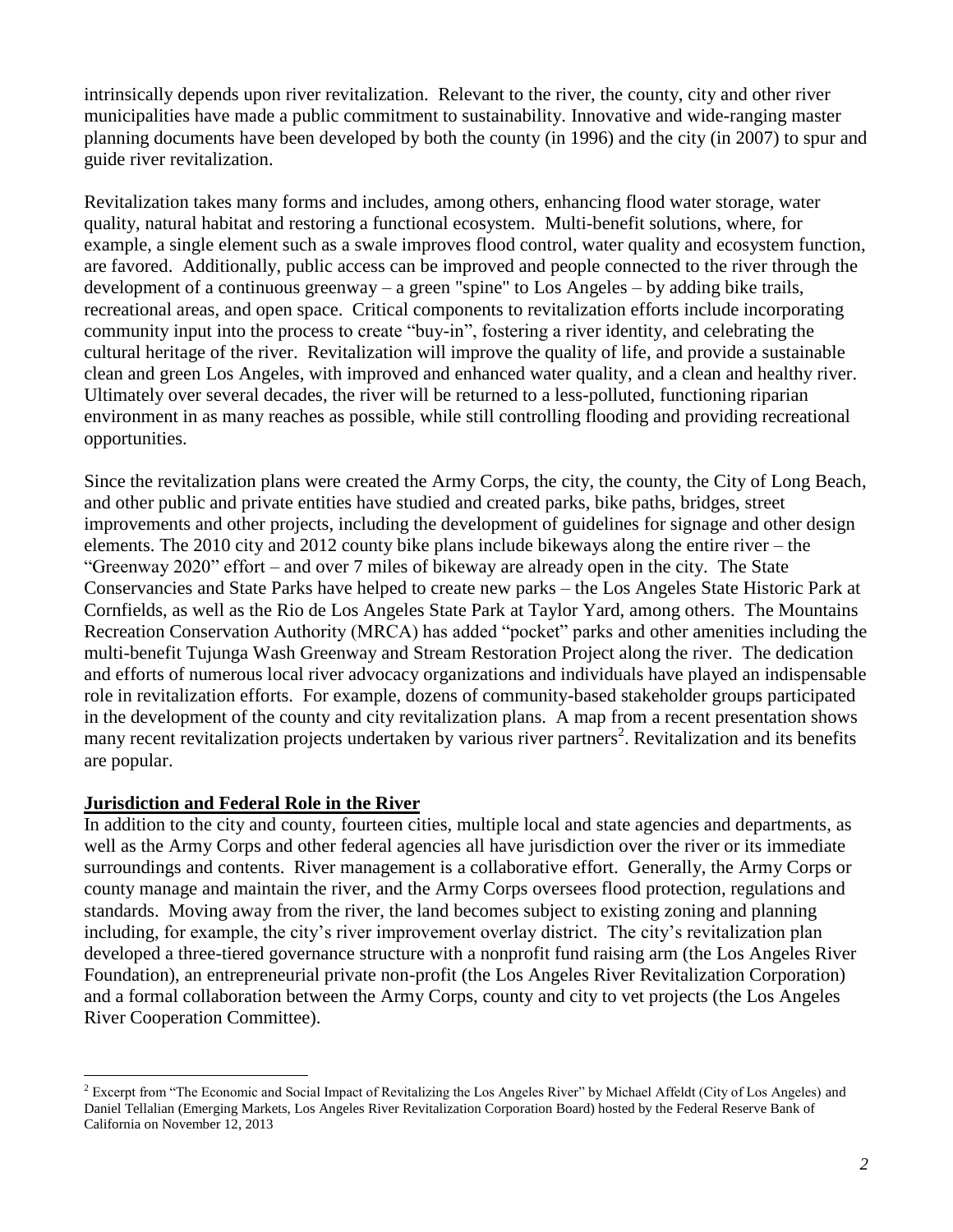The federal government has lately taken additional action to promote river revitalization beyond the Army Corps' long-standing involvement. In 2010, the US Environmental Protection Agency (US EPA) declared the entire length of the river a navigable waterway. Also in 2010, President Obama launched the America's Great Outdoors Initiative followed in 2011 by the establishment of the Urban Waters Federal Partnership. Through the Initiative, the National Park Service is collaborating on the "development of partnerships, policy and plans for enhanced river access, including water-based recreation<sup>3</sup><sup>3</sup> in the Glendale Narrows as well as working with MRCA on the Safe Routes to the River pilot project. The Urban Waters Federal Partnership also works collaboratively with community-based partners and state and local agencies to enhance access to and use of the river including flood storage and water quality, enable safe public access, and restore a functional riparian ecosystem.



#### **Watershed Health**

The Los Angeles Watershed Monitoring program was formed in 2007 by local, state and federal stakeholders to institute a program that would provide data necessary to more fully understanding the watershed. The first five years of monitoring have been completed and preliminary answers (italicized in the list below) are now available. According to the Council for Watershed Health, the monitoring addressed the following 5 questions:

<sup>&</sup>lt;sup>3</sup> "California News" published by the Rivers, Trails, and Conservation Assistance Program, Pacific West Region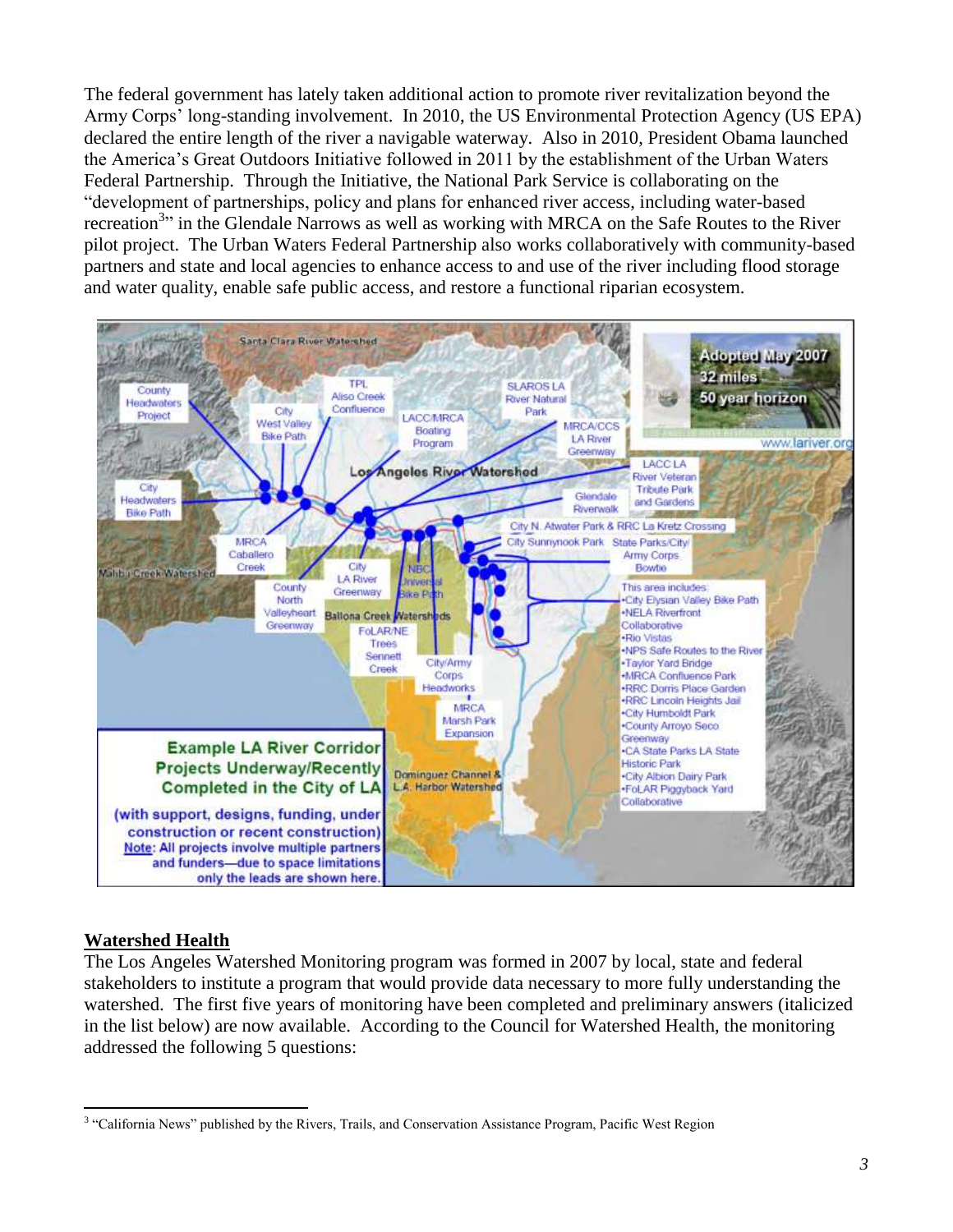- 1. What is the condition of streams in the watershed?
	- *In the upper ("natural") watershed, the stream-based biologic health was higher. In the lower watershed where it is more urban and channelized, the biologic health was lower and less diverse.*
- 2. Are conditions at areas of unique interest getting better or worse?
	- *Unique areas include river confluences, wetland areas, and the river's estuary.*
- *The upper watershed is again healthier. Habitat was better in the upper watershed too.* 3. Are receiving waters near discharges meeting water quality objectives?
	- *Yes – effluent from the publicly-owned treatment works improved river water quality.*
- 4. Is it safe to swim?
	- *Human use of swim sites in the upper watershed correlated with higher contamination.*
- 5. Are locally caught fish safe to eat?
	- *Consumption should be limited although in the River, mercury conc'ns were lower.*

#### **The Army Corps' Integrated Feasibility Report ("ARBOR study")**

After several years of development, the Army Corps' recently released its Los Angeles River Ecosystem Restoration Feasibility Report in September 2013<sup>4</sup>. This study focused on the restoration potential along the 11 mile soft-bottomed stretch of the river from roughly Griffith Park to downtown (the Glendale Narrows) called the ARBOR<sup>5</sup> reach. Given the possibilities, the study aimed to determine the best alternative to restore a more natural hydrologic and hydraulic flow regime to the river and to improve natural processes, such as promoting infiltration, and reducing water velocity while maintaining the same level of flood risk management. Specific goals include restoring valley foothill riparian and freshwater marsh habitat, increasing habitat connectivity and providing recreation. Where possible, concrete will be removed, the profile of the river channel changed and vegetated terracing added along the banks. Restoration projects are proposed from the Verdugo Wash confluence downstream to the Piggyback yard and numerous project combinations assessed to develop the final list of alternatives that meet the study's criteria.

The tentative Army Corps' selection is Alternative 13 which would restore 588 acres, add 5,902 habitat "units" and cost \$453 million (the city's share would be \$313 million). Mayor Garcetti, the Los Angeles City Council, the County Board of Supervisors, Senators Boxer and Feinstein, elected members of the US House of Representatives and the California Legislature, the US EPA, the US Department of Interior, the Santa Monica Mountains Conservancy, local officials, numerous additional river advocates and other stakeholders all preferred Alternative 20 – the option that would provide the maximum restoration of the river (671 acres), add 6,782 habitat units (including a significant increase in freshwater marsh relative to Alternative 13), and cost \$1.08 billion (the city's share would be about \$500 million). Alternative 20 includes the Alternative 13 projects plus restoration at the Verdugo Wash, and additional restoration at Cornfields (Los Angeles State Historic Park) and other reaches. Only Alternative 20 includes the Verdugo Wash restoration which would add connectivity between Griffith Park and the Verdugo Hills providing an important wildlife corridor in the highly urbanized area.

The comment period on the ARBOR study recently closed. In 2014 the Army Corps is scheduled to make a final recommendation to Congress of its selected alternative.

 $\overline{\phantom{a}}$ 

<sup>4</sup> Friends of the Los Angeles River (FoLAR) helped arrange for a private donation to fund the study's completion

<sup>&</sup>lt;sup>5</sup> "Area with Restoration Benefits and Opportunities for Revitalization"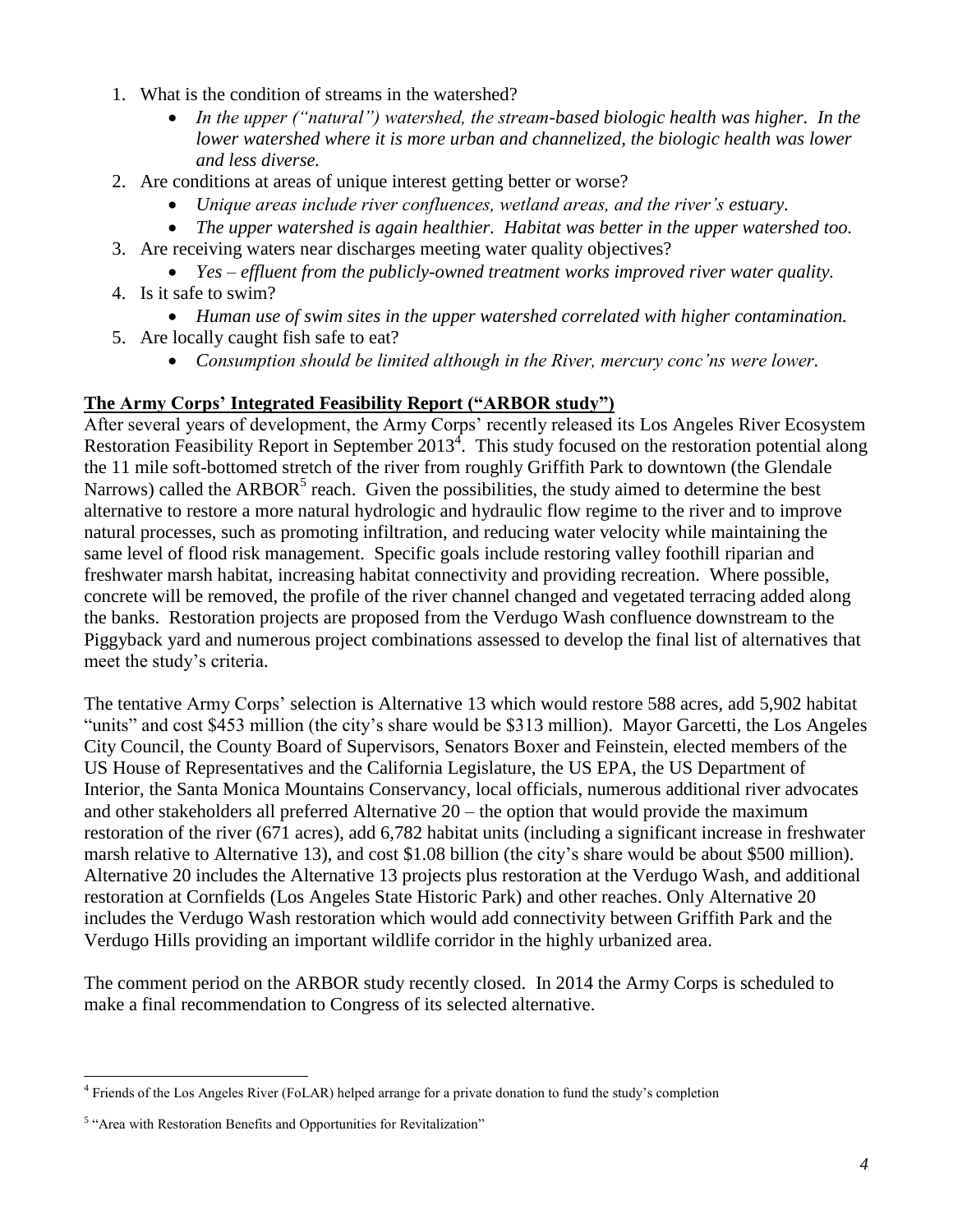#### **Recreation on the River**

Within the city, river public access has increased from 3.5 miles in 1997 to 12.5 miles in 2013.

During summer 2011 and 2012, the Paddle the LA River pilot program permitted guided canoe and kayak tours in 1.5 miles of the Sepulveda Basin. The Los Angeles Conservation Corps ran this program in collaboration with MRCA, the Army Corps and other stakeholders. Approximately 2,500 kayakers were reported to have participated in 2012. Due to an Army Corps' permitting delay, this program was cancelled for 2013. However, during summer 2013, the Los Angeles River Pilot Recreation Zone (managed by MRCA in cooperation with the Army Corps, the county and the city) permitted the public to walk, fish or kayak on a 2.5 mile long river reach in Elysian Park.

#### **Sepulveda Basin**

The Sepulveda Basin is a flood risk management basin of over 2000 acres located on the upper portion of the Los Angeles River in the San Fernando Valley in Los Angeles County. In December 2012, as part of a new vegetation management program, the Army Corps removed vegetation using bulldozers, mowers and mulching machines from approximately 43 acres of the "South Reserve" in the Sepulveda Basin.<sup>6</sup> Native vegetation was removed, non-native vegetation was inconsistently removed and habitat was destroyed. Although there was an existing stakeholder forum (The Sepulveda Basin Wildlife Areas Steering Committee) for Army Corps activity in the Sepulveda Basin, there was no specific notice provided in advance of the vegetation removal. The Army Corps' actions were widely criticized and there was considerable media attention. Numerous meetings between the Army Corps and community stakeholders, including conservation groups, followed. The Los Angeles Water Quality Control Board considers the Army Corps' actions to be an unauthorized project in violation of the Clean Water Act and California law and has taken steps to pursue legal action against the Army Corps.

#### **Funding**

 $\overline{\phantom{a}}$ 

River revitalization projects have been supported by federal, state and local public funds, private funds and thousands of volunteers. It is not unusual for a successful project to receive funding from multiple sources. Recent natural resources-related state bond measure include Propositions 40 (2002), 50 (2002) and 84 (2006). In 2009, the Legislature passed the most recent water bond measure (SB X7 2, Cogdill). Following repeated legislative votes to postpone this measure, the water bond is now on the November 2014 ballot for public approval. There are two competing bills active in the current legislative session that seek to replace the current water bond with a revised, less expensive measure. While the current bond and the two proposed bonds include programs that river revitalization projects would be eligible for, only the current bond designates specific funding levels for the Los Angeles and the San Gabriel River watersheds.

Local funding includes the city's Proposition O (2004) which designated \$500 million to improve water quality by constructing stormwater treatment systems. The county passed two Proposition A measures in 1992 and 1996 to provide funding for parks and open space. All of these measures have supported river revitalization projects. Additionally, the county recently proposed the "Clean Water, Clean Beaches Initiative", which would provide funding for multi-benefit clean water projects including stormwater and related water quality improvements. This initiative is still pending before the Board of Supervisors.

<sup>&</sup>lt;sup>6</sup> "State wants Army Corps to restore damaged L. A. River habitat" by Louis Sahagun, Los Angeles Times, October 31, 2013.